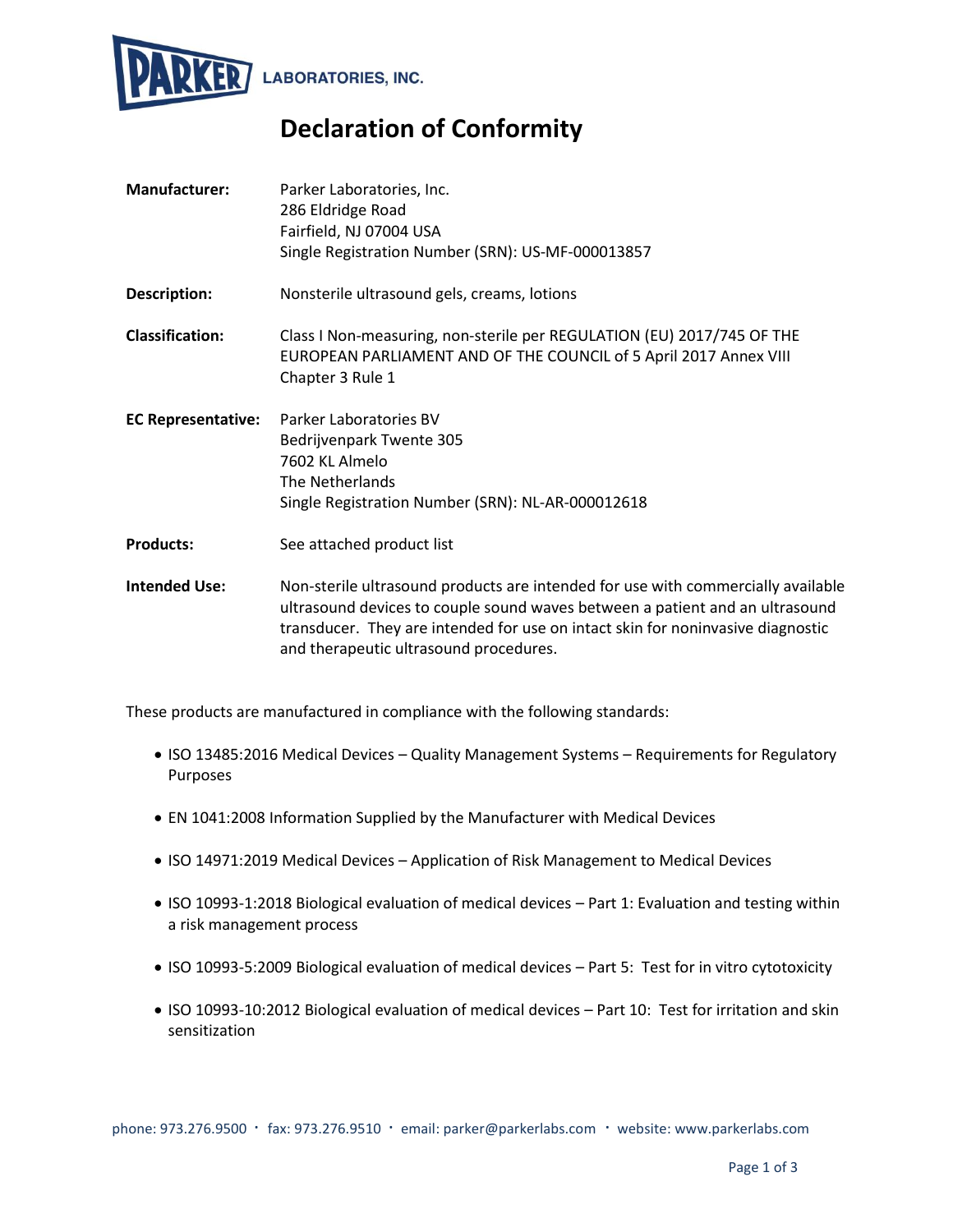

Parker Laboratories, Inc., being a manufacturer of medical devices sold within the European Union, hereby declares that the products covered by this declaration meet the relevant provisions of the European Regulation (EU) 2017/745 for Medical Devices and the General Safety and Performance Requirements listed in Annex I.

This Declaration of Conformity is issued under the sole responsibility of the manufacturer, Parker Laboratories, Inc.

Signature:

Larry Elisca, Quality Manager Date for and on behalf of Parker Laboratories, Inc. Fairfield NJ 07004 USA

15 Oct 2021